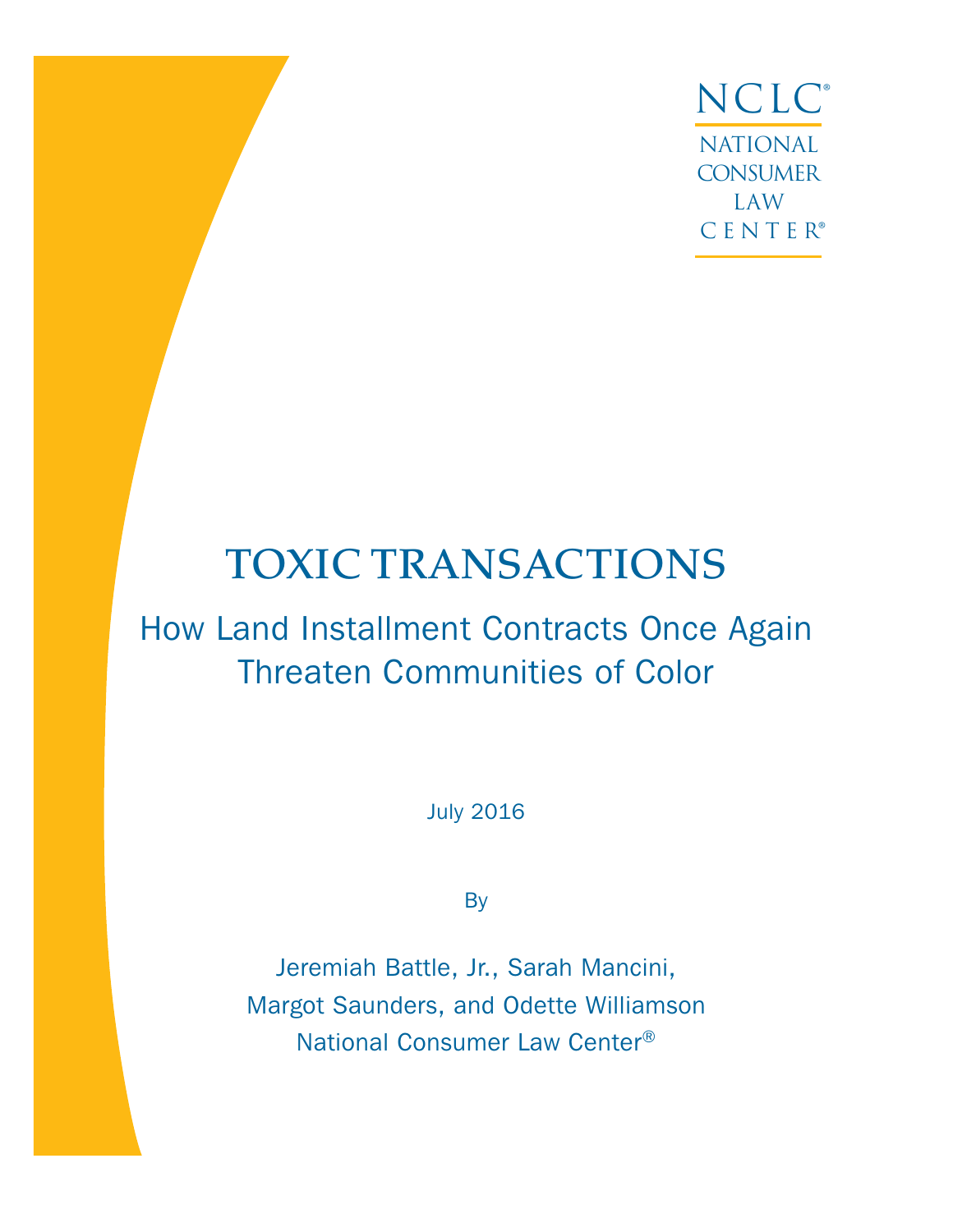© Copyright 2016, National Consumer Law Center, Inc. All rights reserved.

### ABOUT THE AUTHORS

**Jeremiah Battle, Jr.** is a staff attorney at the National Consumer Law Center and author of [Credit](https://library.nclc.org/cd)  [Discrimination](https://library.nclc.org/cd). Previously, he was a staff attorney with Northeast New Jersey Legal Services where he focused on predatory mortgage lending and public benefits cases.

**Sarah Bolling Mancini** is of counsel for NCLC half-time, focusing on foreclosures and mortgage lending, and works half-time as an attorney in the Home Defense Program of Atlanta Legal Aid. She has experience representing homeowners in bankruptcy cases and litigating in state, federal district, and bankruptcy courts. Sarah was not responsible for policy recommendations in this report.

**Margot Saunders** is of counsel to the National Consumer Law Center, after serving as managing attorney of NCLC's Washington office from 1991 to 2005. Margot has testified before Congress on dozens of occasions regarding a wide range of consumer law matters, including predatory lending, payments law, electronic commerce, debt collection and other financial credit issues. Margot regularly serves as an expert witness in consumer credit cases. She is a co-author of NCLC's [Consumer Banking](https://library.nclc.org/cbp)  [and Payments Law](https://library.nclc.org/cbp).

**Odette Williamson** is a staff attorney at the National Consumer Law Center. Previously, she was an Assistant Attorney General in the Massachusetts Office of the Attorney General where she concentrated on civil enforcement actions against individuals and businesses for violation of consumer protection and other laws. She is co-author of NCLC's [Foreclosures and Mortgage Servicing](https://library.nclc.org/forcl), and [Foreclosure Prevention Counseling](https://library.nclc.org/node/180431).

### ACKNOWLEDGEMENTS

The authors would like to thank Frederick King, Sarah Stein, and Kristen Tullos of the Atlanta Legal Aid Society for sharing their demographic and property tax research on Harbour Portfolio. We are also grateful to Judith Fox, Sarah Edelman, Jennifer Schultz, Marilyn Mullane, Joe McGuire, Ted Phillips, David Loetz, Pamela Simmons, Dan Lindsey, James Wilkinson, Luke Grundman, Kari Talbott, Natalie Knott, Nicole Shannon, Christine Green, Debby Brown, Emily Scott, Heather Way, Kristen Tullos, Greg Sain, Nick Dinardo, Steve Sharpe, Larry Wertheim, Chris Burti, Michael Reed, Don McFadden, Leah Kane, Genevieve Hébert Fajardo, and Bruce Freedman for discussing the issues addressed in this report and their clients' experiences with land contracts. Many thanks to Marina Levy, Carolyn Carter, Jan Kruse, and Julie Gallagher for research, writing, editorial, and layout contributions.

NCLC® NATIONAL **CONSUMER** LAW CENTER®

### ABOUT THE NATIONAL CONSUMER LAW CENTER

Since 1969, the nonprofit National Consumer Law Center® (NCLC®) has used its expertise in consumer law and energy policy to work for consumer justice and economic security for low income and other disadvantaged people, including older adults, in the United States. NCLC's expertise includes policy analysis and advocacy; consumer law and energy publications; litigation; expert witness services, and training and advice for advocates. NCLC works with nonprofit and legal services organizations, private attorneys, policymakers, and federal and state government and courts across the nation to stop exploitive practices, help financially stressed families build and retain wealth, and advance economic fairness.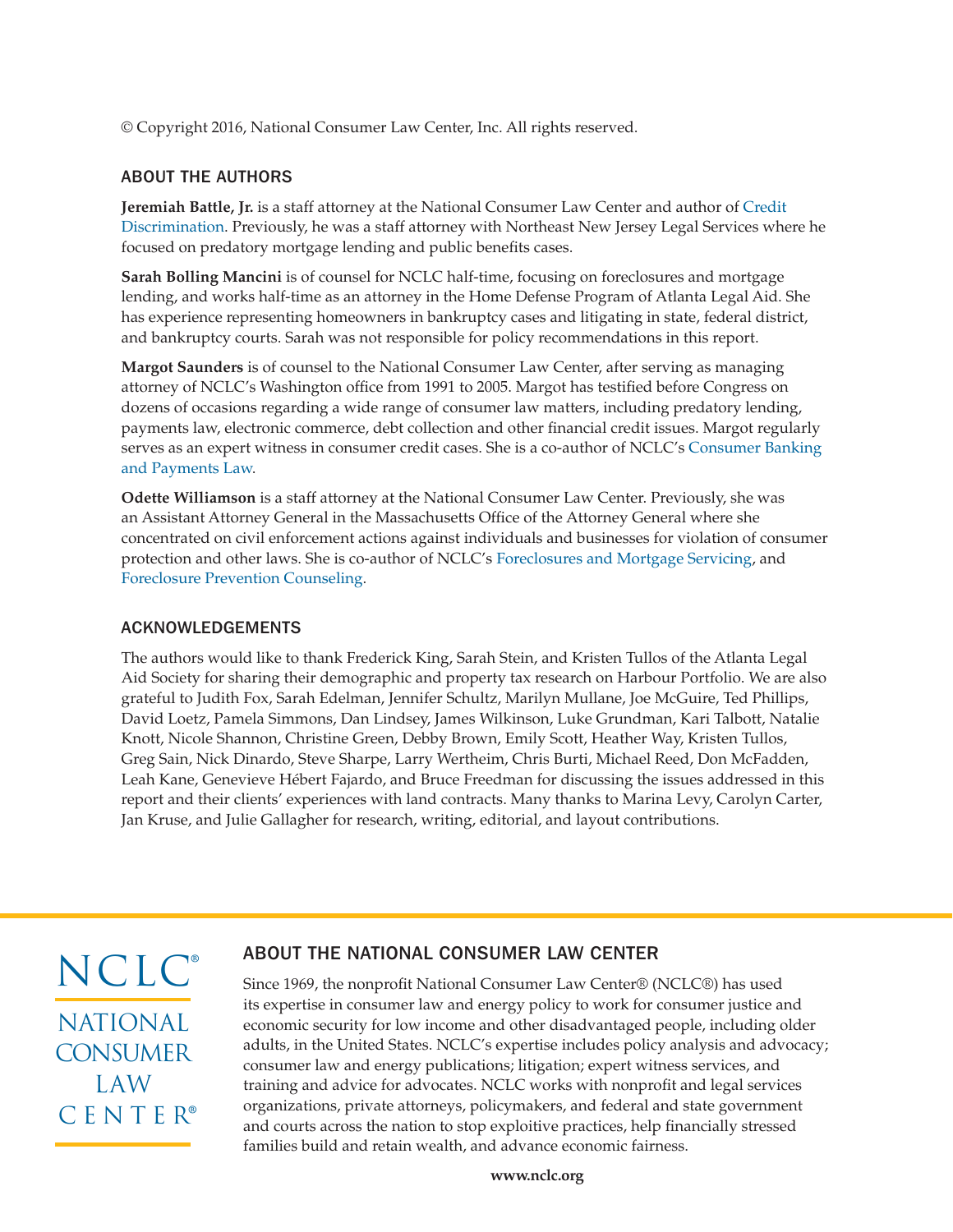# TABLE OF CONTENTS

| BIG INVESTORS POUNCE ON PROFIT OPPORTUNITY                                                                       |
|------------------------------------------------------------------------------------------------------------------|
| THE RACIST ROOTS OF LAND CONTRACTS:                                                                              |
| HARBOUR PORTFOLIO TARGETING AFRICAN-AMERICAN                                                                     |
| THE ILLUSION OF HOMEOWNERSHIP: COMMON PROBLEMS IN LAND                                                           |
|                                                                                                                  |
| HOW LAND CONTRACT TRANSACTIONS SHOULD BE REGULATED  9                                                            |
| THE CFPB HAS THE AUTHORITY TO CREATE A NATIONAL SOLUTION                                                         |
|                                                                                                                  |
|                                                                                                                  |
| <b>GRAPHICS</b>                                                                                                  |
| Percent of Harbour Portfolio Properties in Primarily Non-White Census Blocks                                     |
| Percentage of Harbour Portfolio Properties in Primarily African-American<br>Census Blocks                        |
| Location of Harbour Portfolio Properties in Atlanta and Percent of African-American<br>Residents by Census Block |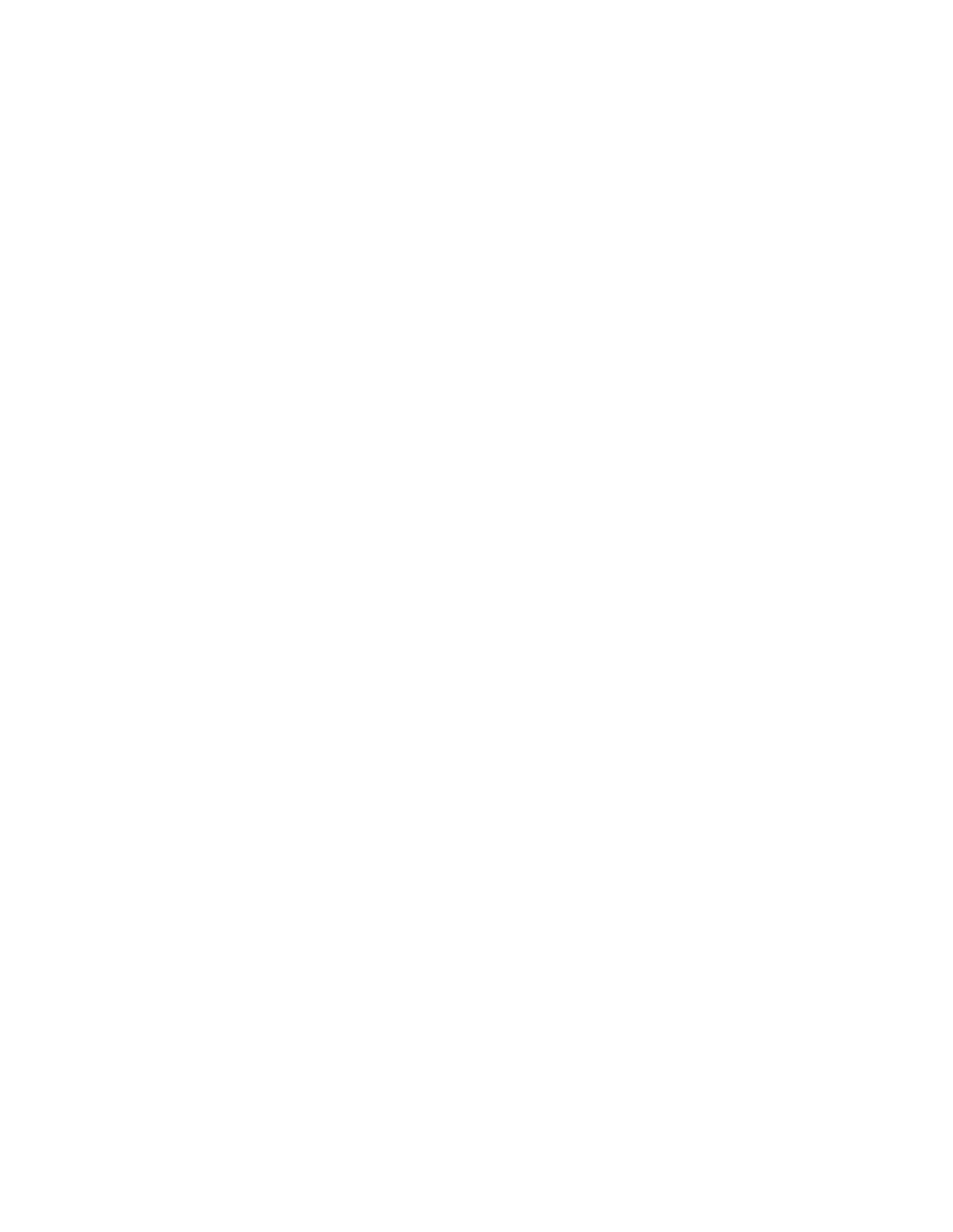# INTRODUCTION

<span id="page-4-0"></span>Ericka Stovall is a working mother who had always wanted to own her own home, but didn't think she could qualify for a mortgage loan. She was living in low-income rental housing in Ottumwa, Iowa, when she saw an advertisement to buy a home through a land contract. The seller offered to sell her the home for \$59,000 at 11% interest. Although she did not know it at the time, the assessed value of the home was only \$30,480. In July 2015, Ericka signed an installment contract to buy the home, made a down payment of \$1,650, moved in, and began making monthly payments of \$588.25: \$550 towards the purchase price and the rest for homeowner's insurance. Although the contract doesn't specify the total number of payments, it would require 340 payments to pay the purchase price at 11% interest.

Never having purchased a home before, Ericka did not know to ask for an independent home inspection. Soon after moving in, she began to notice major problems with the house. A hole in the attic and another from the crawl space allowed animals to make their home in her home. The toilet was constantly running, leading to a water bill of over \$240 one month. Then, in winter, the furnace sputtered and died. When she contacted the seller about these issues, she was told this was all part of the responsibility of homeownership, and that she would have to bear the cost of repairs. The seller also refused to provide the land contract Erica signed in a form that could be recorded at the local land registry; an unrecorded land installment contract is unenforceable in Iowa. In a bind, Ericka relied on electric space heaters, running up huge electric bills, and battled frozen pipes. She frequently had to find her daughters a place to stay overnight, as the house was just too cold. When Ericka stopped sending payments, the seller told her the contract had been forfeited, and that she could be evicted like a tenant without a lease. Under threat of eviction, she gave up her right to buy the home and is now a month-to-month tenant.

Ericka's story is not unique. She is one of many would-be homeowners around the country who have entered into a form of seller financing called a land installment contract, also known as a "land contract" or "contract for deed." In these transactions the buyer makes payments directly to the seller over a period of time — sometimes as long as 30 years — and the seller promises to convey legal title to the home only when the full purchase price has been paid. If the buyer defaults at any time in the payment period, the seller can cancel the contract through a process known as forfeiture, keep all payments, and evict the buyer.

## ABOUT LAND CONTRACTS

Land contracts are marketed as an alternative path to homeownership in credit-starved communities. The homebuyers entering into these transactions are disproportionately, like Ericka, people of color and living on limited income. Many are from immigrant communities.

These land contracts are built to fail, as sellers make more money by finding a way to cancel the contract so as to churn many successive would-be homeowners through the property.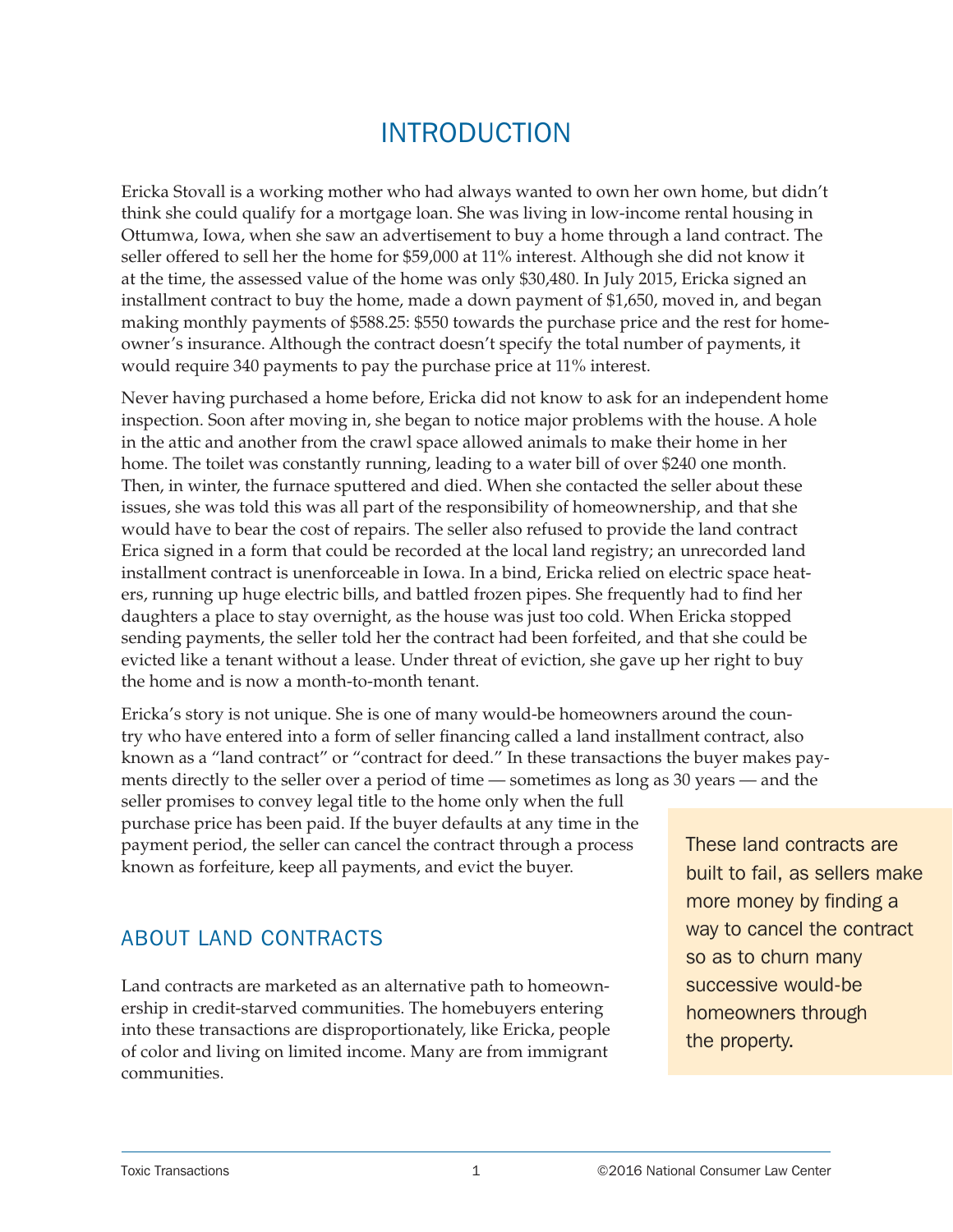<span id="page-5-0"></span>These land contracts are built to fail, as sellers make more money by finding a way to cancel the contract so as to churn many successive would-be homeowners through the property. Since sellers have an incentive to churn the properties, their interests are exactly opposite to those of the buyers. This is a significant difference from the mainstream home purchase market, where generally the buyer and the seller both have the incentive to see the transaction succeed.

Reliable data about the prevalence of land contract sales is not readily available. According to the U.S. Census, 3.5 million people were buying a home through a land contract in 2009, the last year for which such data is available.<sup>1</sup> But this number likely understates the prevalence of land contracts, as many contract buyers do not understand the nature of their transaction sufficiently to report it.<sup>2</sup>

Evidence suggests that land contracts are making a resurgence in the wake of the foreclosure crisis. An investigative report by the *Star Tribune* found that land contract sales in the Twin Cities had increased 50% from 2007 to 2013.3 Recent reports from *The New York Times* and *Bloomberg* reveal growing interest from private equity-backed investors in using land contracts to turn a profit on the glut of foreclosed homes in blighted cities around the country.4

Few states have laws addressing the problems with land installment contracts, and the state laws on the books are generally insufficient to protect consumers. The Consumer Financial Protection Bureau (CFPB) has the mandate to regulate and prevent unfair and deceptive practices in the consumer mortgage marketplace, but has not yet used this authority to address the problems with land installment contracts.

## BIG INVESTORS POUNCE ON PROFIT OPPORTUNITY OF LAND CONTRACT SALES

In the past, the primary sellers of land installment contracts were individuals with a few properties. While this dynamic still exists, the use of land installment contracts is no longer limited to "mom and pop" operators. More recently, large investment firms with private equity backing, some of whom profited from the high-cost subprime lending that fueled the foreclosure crisis, are increasingly using land installment contracts to make a profit off of the significant supply of foreclosed homes.<sup>5</sup>

Harbour Portfolio Advisors is one of the largest players in this shadowy corner of the real estate investment market. As reported by the *New York Times*, the Dallas-based firm has bought more than 6,700 homes to sell through land contracts, mostly in Ohio, Michigan, Illinois, Florida, Georgia, and Pennsylvania.<sup>6</sup> Harbour, which has raised more than \$60 million from investors, purchased more properties from Fannie Mae's bulk sale program from 2010 to 2014 than any other single buyer.<sup>7</sup> Harbour uses South Carolina-based National Asset Advisors, formed by the principals of RECA Limited Partnership, to service its land contracts.<sup>8</sup> RECA and NAA claim to have more than \$107 million of assets under management.<sup>9</sup>

Shelter Growth Capital Partners, founded in 2014 by Daniel Sparks and two other former Goldman Sachs executives, has bought over 200 homes from Harbour Portfolio and reports that it has \$500 million in assets under management.<sup>10</sup> Battery Point Financial, also founded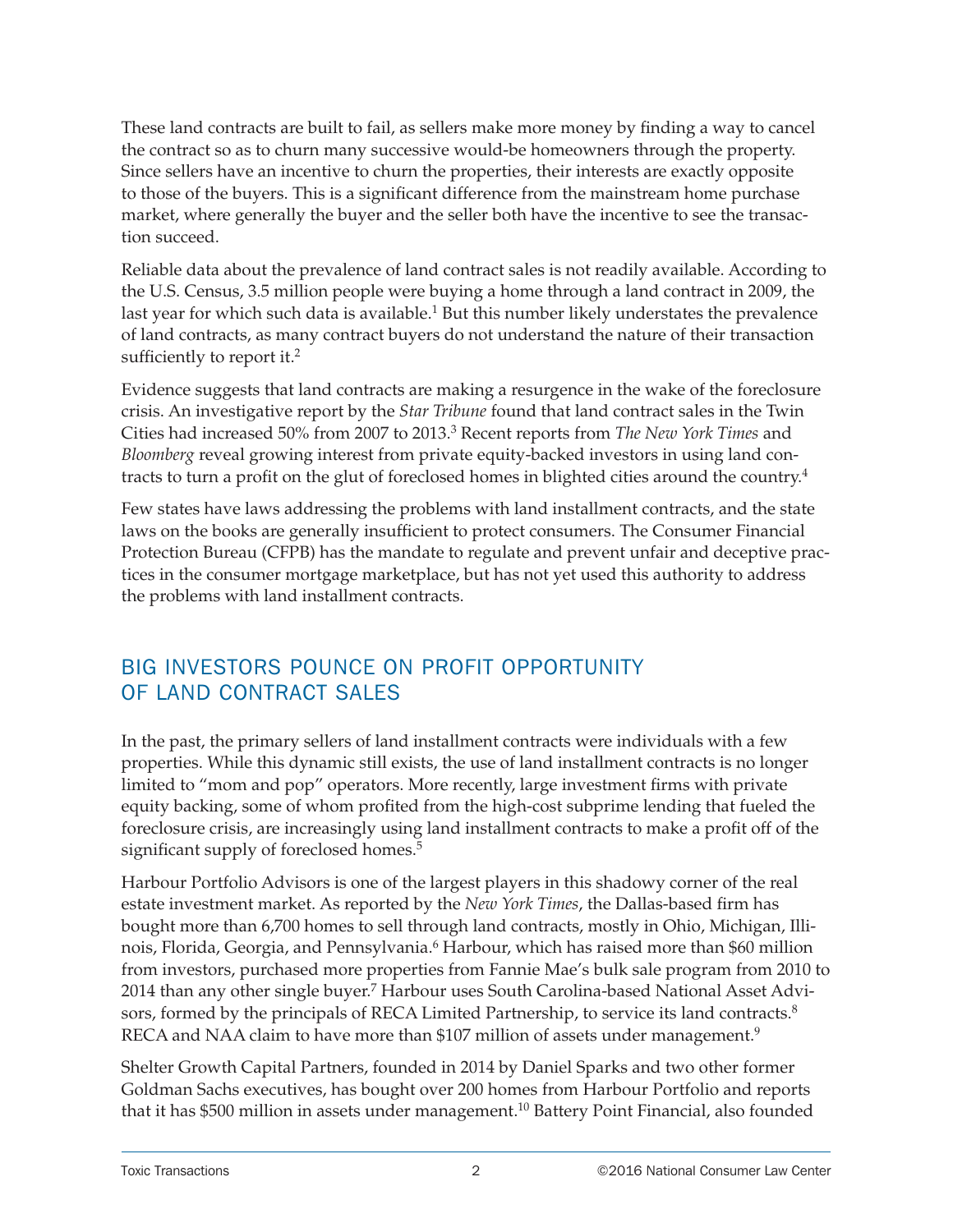<span id="page-6-0"></span>by a former Goldman Sachs mortgage trader, is also breaking into the land contract sales market and has \$40 million in private equity funding from Kohlberg Kravis Roberts &  $Co$ .<sup>11</sup>

Another major player pursuing land contracts as an investment is private equity firm Apollo Global Management. Through a real estate investment trust, Apollo is partnering with Baton Rouge-based Home Servicing to sell homes on land contract.12 Home Servicing has acquired more than 400 houses, mostly in Southeastern cities.<sup>13</sup> And Apollo's real estate investment trust has invested more than \$40 million in single family homes.<sup>14</sup>

Since the foreclosure crisis, investors like these have purchased thousands of foreclosed properties through bulk sales and property tax foreclosures. Many of these homes are uninhabitable and in need of substantial repairs. Rather than repair and rent the homes, investors have found it more profitable to sell the properties to low-income buyers through land installment contracts. Although monthly payments charged in these agreements may appear similar to the typical rental price, or even lower, the actual costs are often much higher because the land installment contracts shift the repair and maintenance cost to the unsuspecting buyers. These agreements allow investors to avoid the responsibility for property upkeep and landlord-tenant habitability requirements, while creating an income stream from a property they could not legally rent.

These agreements allow investors to avoid the responsibility for property upkeep and landlord-tenant habitability requirements, while creating an income stream from a property they could not legally rent.

Many of the homes sold through land contracts come with huge mark-ups built into the price. It is not uncommon to see an investor purchase a home at auction for \$5,000 and sell it days later on land contract (with no repairs) for \$30,000.<sup>15</sup> Land installment contracts are popular with investors because defaulting borrowers can be swiftly evicted, and traditional mortgage foreclosure protections do not apply. This allows investors to reap substantial profits, at the expense of would-be homeowners who, because of the structure of the transaction, build no equity in the property, despite their payments.

# THE RACIST ROOTS OF LAND CONTRACTS: HARMING COMMUNITIES OF COLOR, THEN AND NOW

Land installment contracts have long been associated with predatory and abusive real estate practices.16 Historically, they were used to prey on communities of color.

From the 1930s to the 1960s, federal homeownership programs prevented most African-Americans from gaining access to federally backed home loans and mortgages. The systemic exclusion of African-Americans from the conventional mortgage market encouraged speculators to peddle land contracts with inflated prices and harsh terms to residents of credit-starved communities. In tightly segregated urban neighborhoods, often populated by Southern migrants, land contracts were often the primary way to purchase a home. One leading advocate from the 1950s estimated that 85% of the properties purchased by African-Americans in Chicago were sold on contract.<sup>17</sup> Then, as now, homeownership through these deals was often a mirage, and buyers lost their homes, their down payments, their sweat equity, and the money they paid for repairs, maintenance, insurance, and interest. The land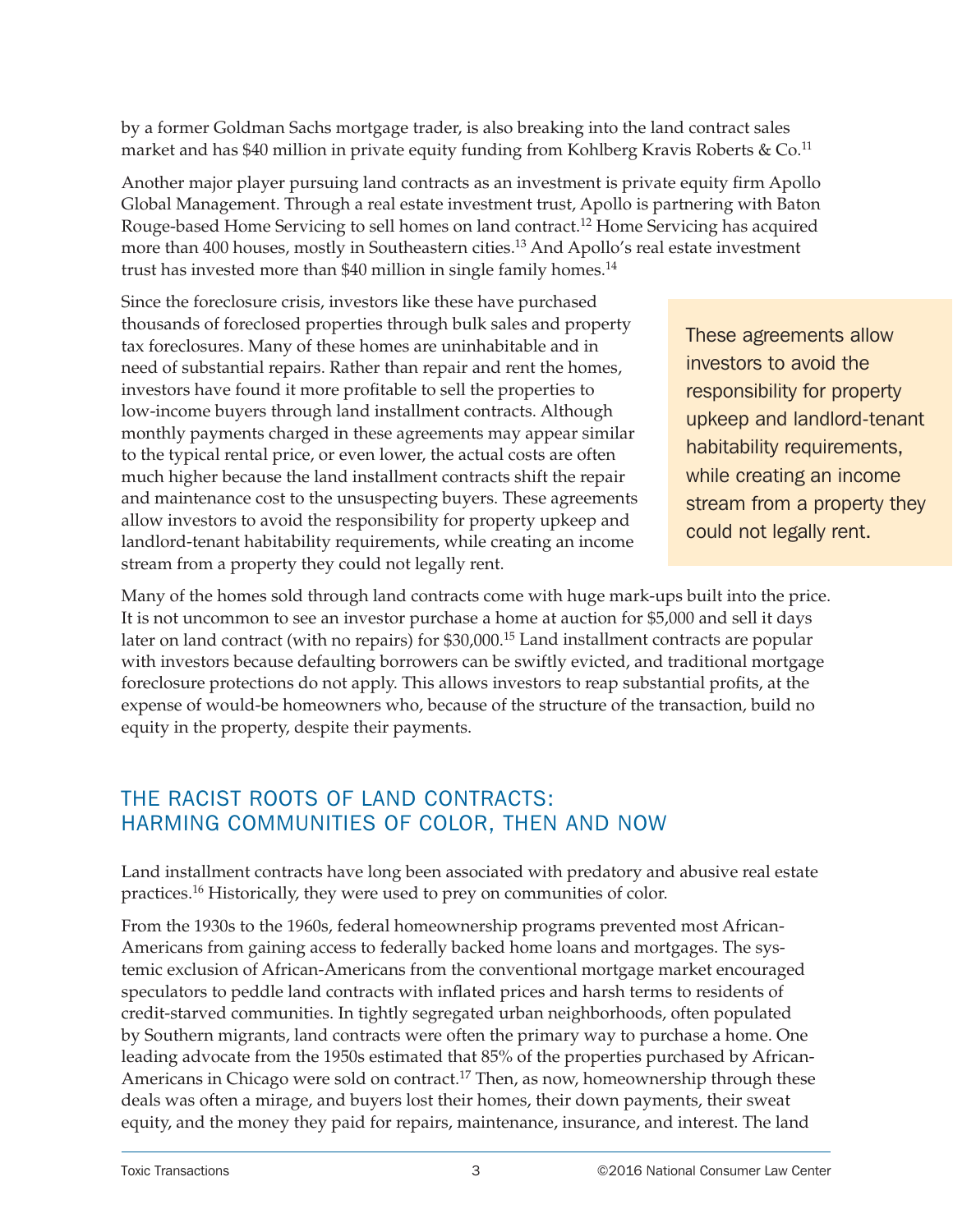<span id="page-7-0"></span>contracts enriched the speculators but stripped wealth from African-American communities and led to "debt peonage or impoverishment for many black contract buyers, and an almost guaranteed decay of the communities in which such sales were concentrated."18

The legacy of credit discrimination from the early part of the 20th Century created fertile ground for the predatory lending practices that plagued communities of color in the 1990s and the decade after 2000s. Communities that were formerly redlined and denied access to credit were inundated with high-cost, unsustainable credit. This toxic financing resulted in the 2008 foreclosure crisis that further stripped wealth from low-income communities of color. Families that lost their homes also often lost their savings in trying to save the home, and are now left with impaired credit records that exclude them from conventional mortgage financing. Even for families that did not lose their homes, housing values declined in neighborhoods hit hard by foreclosure.

It is the same communities that bore the brunt of the foreclosure crisis and economic meltdown that are now seeing a rise in land contracts. Investors purchased foreclosed properties in bulk and are now selling these properties back to residents of the community through land contracts. Last year in Detroit, land contracts outnumbered mortgage transactions.19 As with earlier forms of predatory lending, contract sellers target low-income buyers with limited resources who do not qualify for conventional mortgages. Immigrants and limited English proficient populations are especially at risk for this type of financing as they search for affordable housing without access to conventional financing.

In mid-2016, the National Consumer Law Center (NCLC) conducted a series of interviews with attorneys across the nation about their land installment contract cases. Almost universally, the advocates reported that the land contract buyers were largely or exclusively families of color: African-American or Latino homebuyers.20 Attorneys described marketing schemes that appeared to target African-American and Spanish-speaking consumers for these toxic transactions.21 One attorney reported that certain land contract sellers exploit homebuyers' vulnerable immigration status: Instead of evicting them through a court of law, which would allow them to raise defenses, the seller threatens to report them to immigration officials if they don't move out of the home.<sup>22</sup>

# HARBOUR PORTFOLIO TARGETING AFRICAN-AMERICAN NEIGHBORHOODS IN ATLANTA

In NCLC's interviews with consumer attorneys from around the country, advocates echoed the common theme that land contracts were being sold predominantly to borrowers of color. Attorneys with Atlanta Legal Aid Society decided to investigate this apparent trend.

Atlanta Legal Aid represented two African-American consumers struggling to stay in homes they were buying through land contracts with Harbour Portfolio. Each had learned about the chance to "become a homeowner" through local advertising—a sign in front of the home—and each was encouraged to refer friends and family members to buy houses from the company.<sup>23</sup>

Searching the county property tax records for six metro-Atlanta counties,<sup>24</sup> Atlanta Legal Aid found 94 properties held by Harbour Portfolio or related entities. It is highly likely that all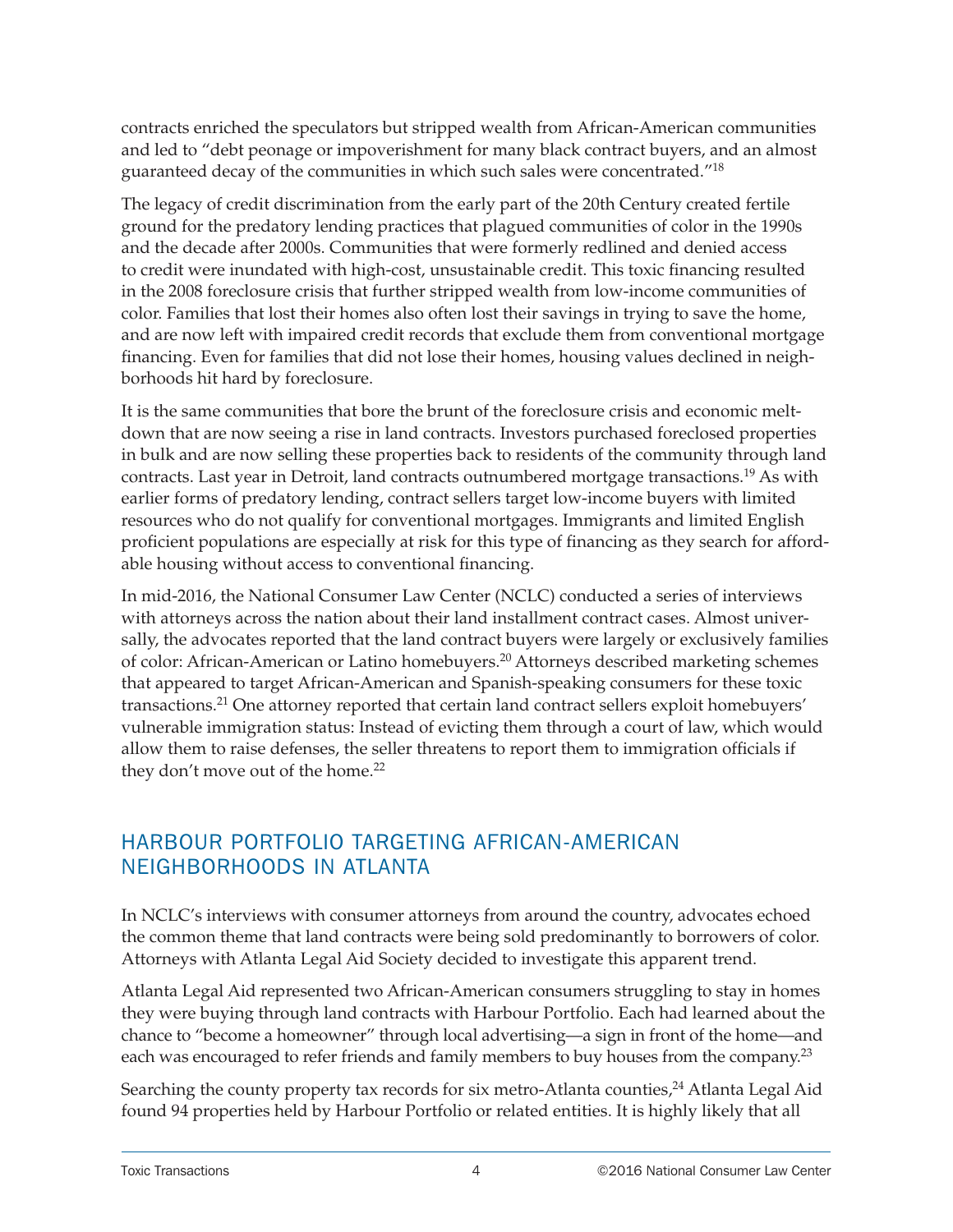<span id="page-8-0"></span>of these properties are being sold through land installment contracts since that is Harbour's business model. Mapping these properties revealed that nearly all of Harbour's properties in the Atlanta metro area are concentrated in Census blocks that are primarily African-American. The location of these 94 Harbour properties is shown on the map (pages 6–7), overlaid with the percentage of African-Americans residents by Census block.

The 28-county Atlanta MSA is 50.7% white and 49.3% nonwhite.<sup>25</sup> Yet Atlanta Legal Aid found that 93% of Harbour Portfolio's properties in the counties searched were in Census blocks that are at least 60% nonwhite, and a significant majority of Harbour's properties were in Census blocks that are at least  $90\%$  nonwhite (see chart 1).<sup>26</sup>

CHART 1



*Source*: Atlanta Legal Aid Society, using 2010 Census data and 2016 county property tax records.

The Atlanta MSA is 32.1% African-American.<sup>27</sup> Yet 84% of Harbour's properties were in Census blocks that were at least 50% African-American, and a large number were in blocks that are even more densely concentrated (see chart 2).



*Source*: Atlanta Legal Aid Society, using 2010 Census data and 2016 county property tax records.

This data shows one of the largest investors in land contracts selling this predatory financial product disproportionately to African-Americans. The same communities that were drained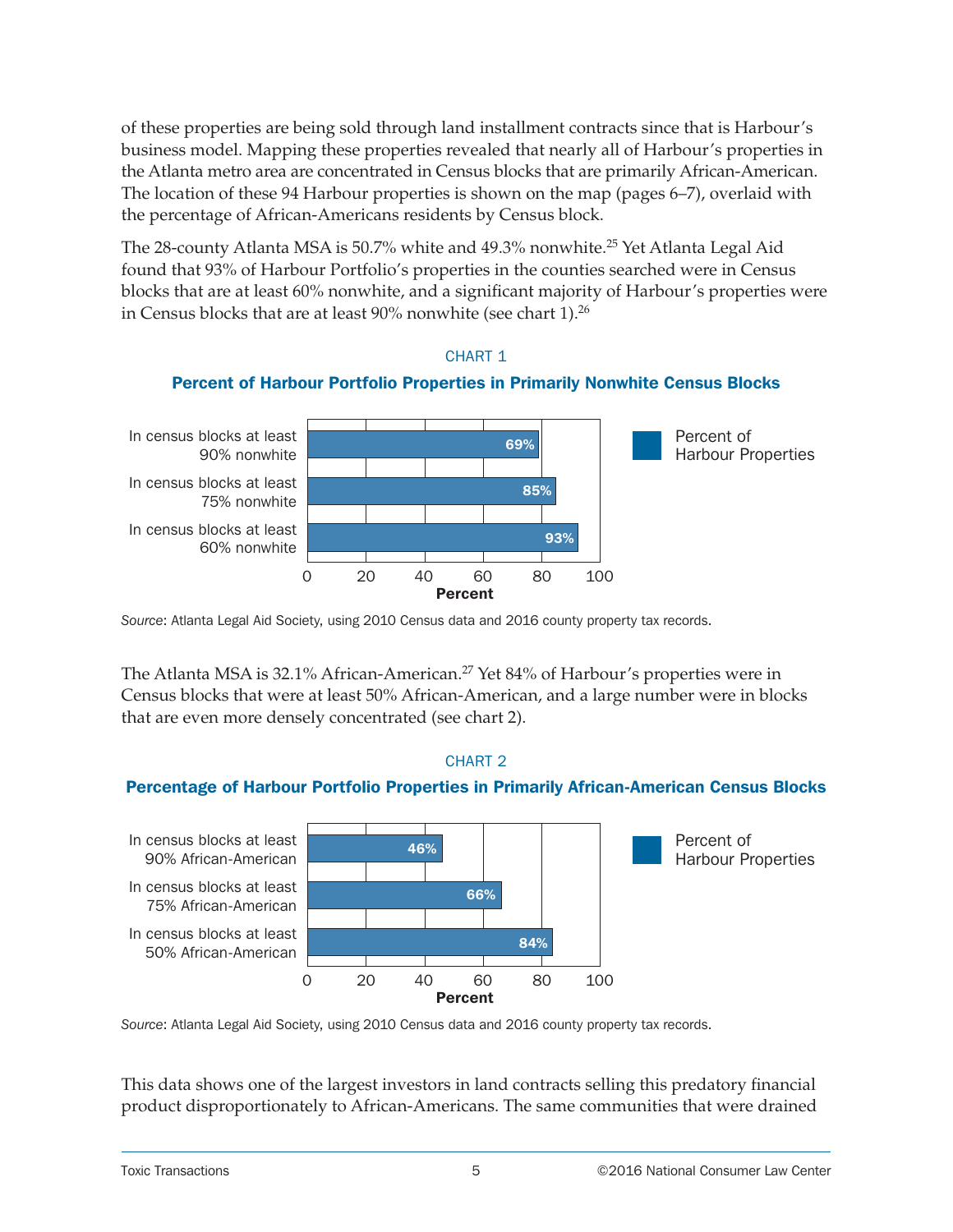#### <span id="page-9-0"></span>లి φ N  $\circ$ ы 酉 Kernasal Map. Satellite OpenStreetMap **Brownert** Braswell Mariet White Forest Yorkville **Am Draketown** Mableton **Douglass! The Rice** Winston Bremen Waca Black Percent Bowdon<br>Junation  $0 - 1$ Campbelltor  $1 - 2.5$ t Zion Fairplay  $2.5 - 5$  $5 - 9$  $9 - 16$  $16 - 26$ Jonesville taboochie  $26 - 47$ lowdon  $47 - 79$  $79 - 100$ Whitesburg , Go a

# Location of Harbour Portfolio Properties in Atlanta and

*Source*: Atlanta Legal Aid Society, using 2010 Census data and 2016 county property tax records.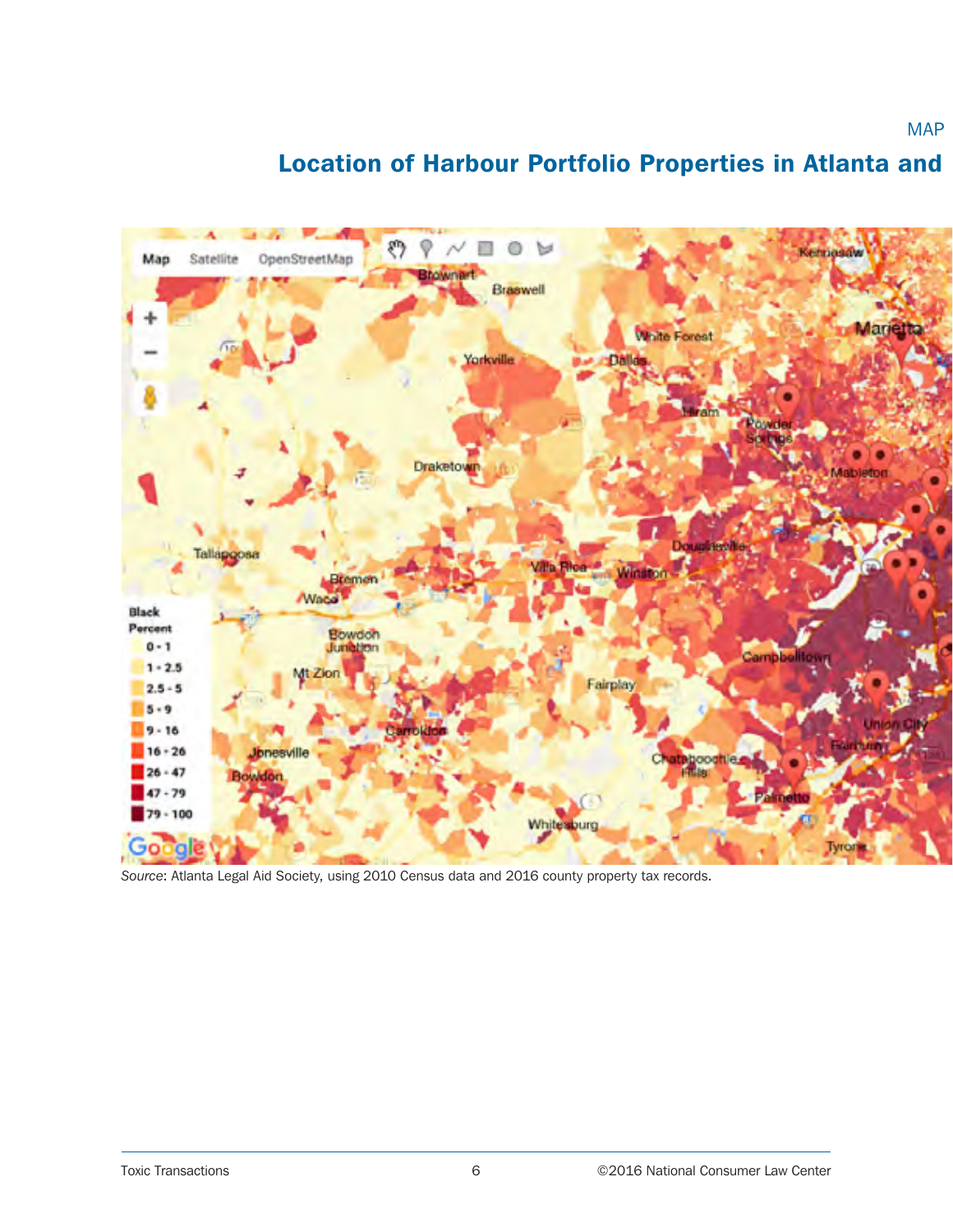

# Percent of African-American Residents by Census Block

Map data @2016 Google Terms of Use Report a map error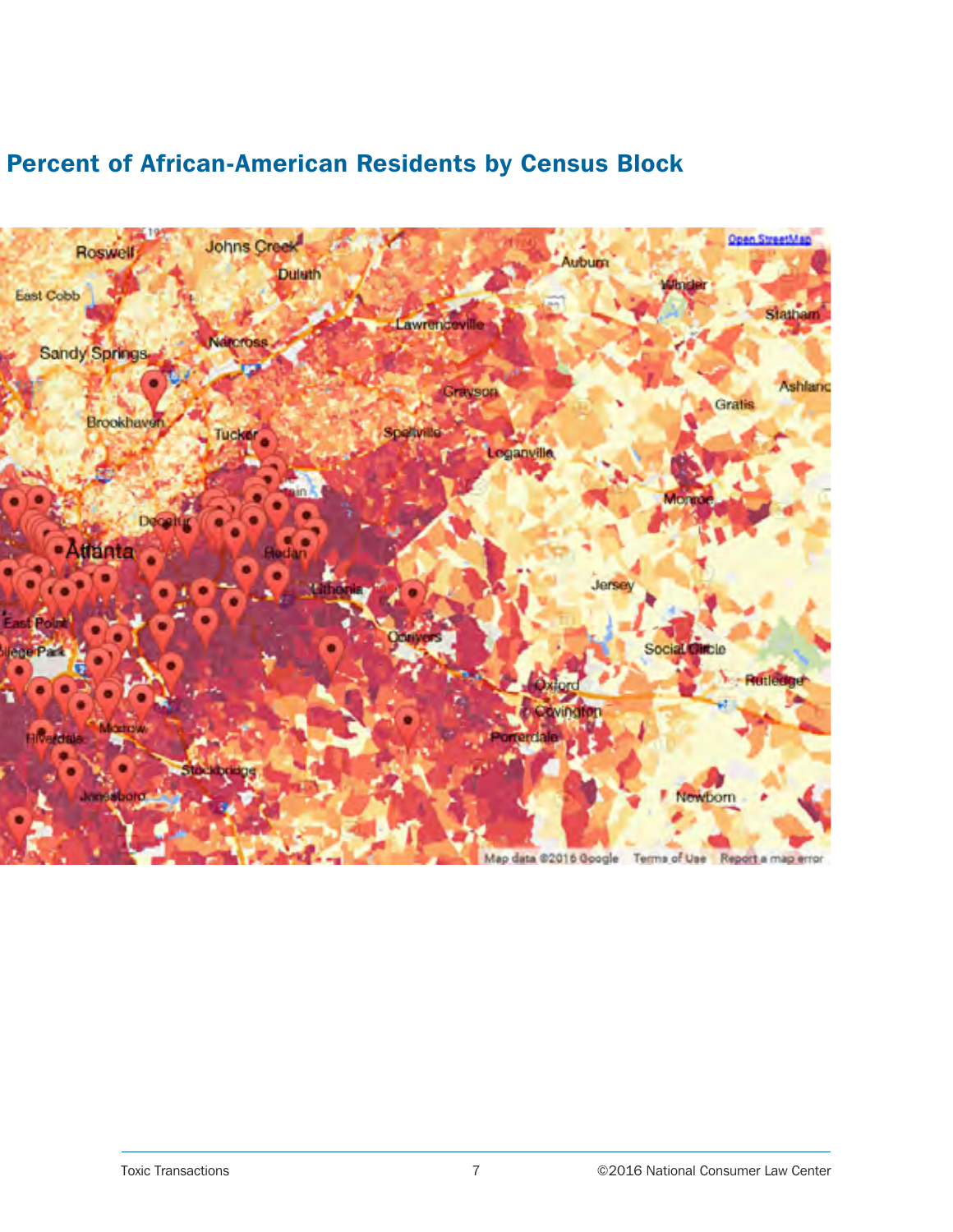<span id="page-11-0"></span>of equity by subprime lending and the resulting foreclosure crisis are now the epicenter of land contract sales. The damage land contracts inflict on would-be homeowners, in the form of inflated prices, shifted repair obligations, and siphoning away equity, make this disproportionate impact on African-American communities even more alarming.

## THE ILLUSION OF HOMEOWNERSHIP: COMMON PROBLEMS IN LAND INSTALLMENT CONTRACTS

Land contract transactions are marked by grossly unequal bargaining power and access to information between the buyers and sellers, the steep financial costs imposed on buyers throughout the transaction, the fundamental unfairness of forfeiture clauses, limited or no regulation in most states, and a lack of access to affordable legal assistance to enforce what few legal protections exist. These factors contribute to a number of problems and abuses that are typical in land contract transactions:

- 1. **Built to fail.** Land installment contract transactions are structured to fail. Sellers profit by churning a house through one land contract buyer after another. Sellers take whatever down payment the would-be owner can afford, pull in their payments and sweat equity for as long as possible, and then evict them and cycle another buyer into the property.
- 2. **Shifting the burden of major repairs.** Advocates reported that a large number of the land contracts involved homes with substantial repair issues. Many of the properties sold are not up to code and therefore could not legally be rented. Land contract sellers use these transactions as a way to operate as slumlords without the landlord's legal burden of providing habitable dwellings. Would-be homeowners sink money into making these properties habitable, only to be evicted and lose their investments in the homes.
- 3. **Inflated purchase price.** The purchase price in a land contract often, although not always, greatly exceeds the fair market value of the home.<sup>28</sup> Contract buyers almost never have the benefit of an independent appraisal or inspection, so they enter these deals blind to the gap between the purchase price and actual value of the home. The unfairness of the purchase price may be masked by the fact that the monthly installment payments may be equal to or less than fair market rent for a comparable property—but of course in these transactions the buyer is saddled with the cost of repairs, which a tenant would not have to bear. The buyer typically does not realize that the amount she will pay over several decades greatly exceeds what she would have paid with conventional financing of a fairly priced home.
- 4. **Title problems.** Title problems are extremely common in land contract transactions. Advocates report that contract sellers often fail to disclose liens and mortgages that exist at the time the contract is entered into. Sometimes the seller takes out a mortgage loan on the property after the contract is signed. Since land contracts are rarely recorded in public land records, the contract buyer is not protected from these encumbrances. If the seller defaults on the mortgage or on property taxes, or fails to pay a lien, the property can be sold out from under the buyer—even a buyer who is current on payments. Too often a buyer gets to the end of a 20- or 30-year payment term only to find that the seller cannot convey good title.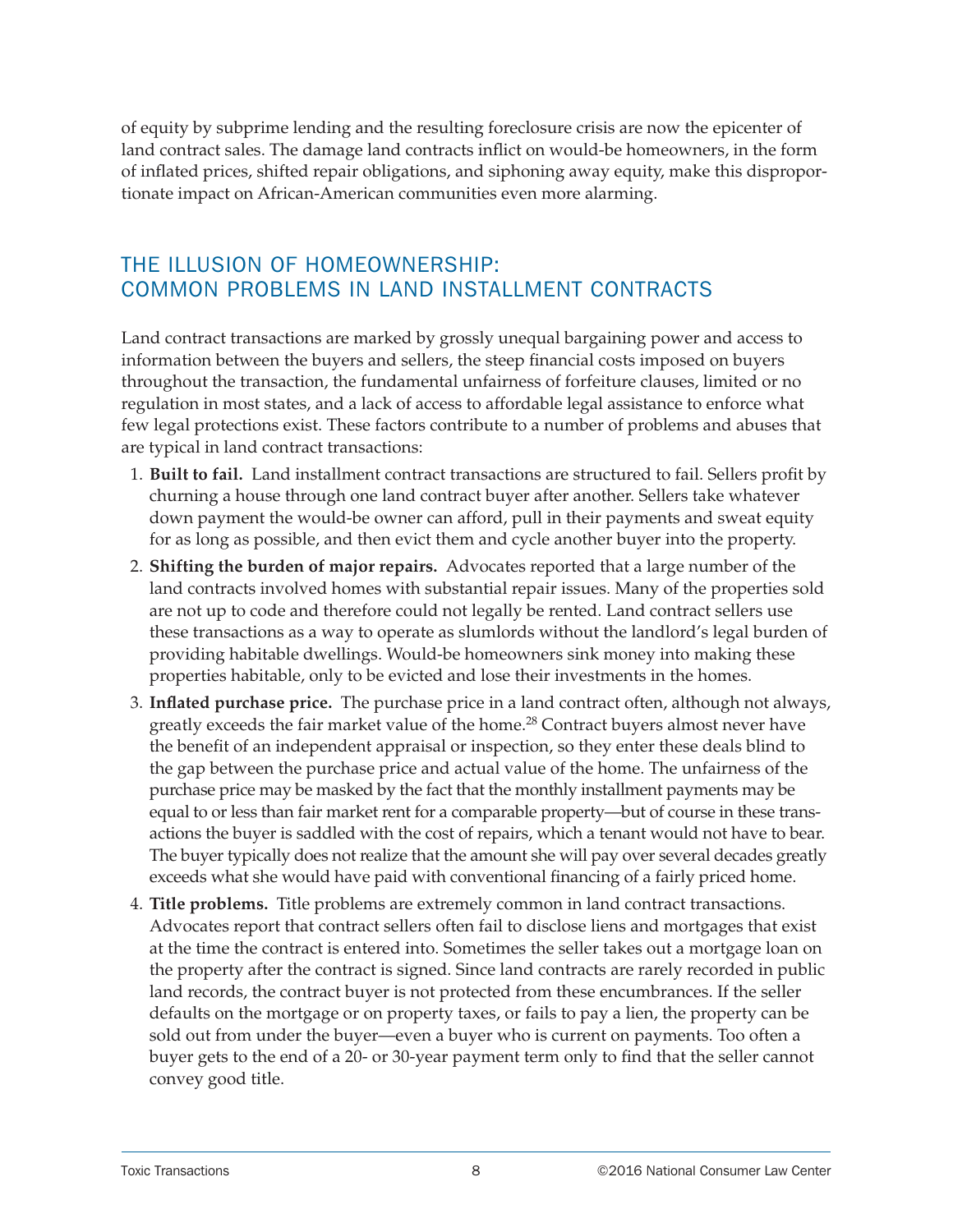<span id="page-12-0"></span>5. **Disguised as lease-purchase.** Another trend reported by attorneys around the country is a blurring of the lines between land installment contracts and leases with an option to buy (also known as "lease-purchase" deals). This is especially true in states that have enacted land installment contract protections, which sellers seek to evade. A true lease with an option to buy involves two contracts: A lease (with attendant landlord-tenant protections) and an option contract giving the tenant the right to buy the property for a certain price within a fixed time period, typically lasting six months to two years. However, some documents described as a lease with option to buy in fact involve a very long "lease" term and do not require the buyer to do anything other than make all the payments in order to become the owner of the home. Such an agreement is indistinguishable from a land installment contract. Some states, recognizing that these are both alternatives to traditional home purchase financing, have chosen to regulate lease-purchase deals the same way that they regulate land contracts.

# PATCHWORK OF STATE LAWS LEAVES CONSUMERS AT RISK

State laws regulating land installment contracts vary widely, and most leave consumers without any significant protections. While still failing to correct the fundamental unfair and deceptive nature of these contracts, some states have provisions that target particular aspects of these transactions and that could be components of an effective law. These provisions include:

- a) *A requirement that the seller give the buyer certain disclosures in the contract***.** In Maryland, the contract must disclose certain information in the sales contract.<sup>29</sup> If the seller fails to provide a copy of the contract, the purchaser has the right to cancel the transaction and receive a refund of all amounts paid.30
- b) *A requirement of recordation.* Iowa requires land contract sellers to record the agreement within 90 days.<sup>31</sup> The seller cannot enforce a forfeiture remedy upon default until the agreement is recorded.<sup>32</sup> The failure to timely record is also punishable by a fine.<sup>33</sup>
- c) *Barring or limiting the forfeiture remedy***.** Oklahoma requires that all land installment contracts be treated as mortgages and foreclosed in the same way as mortgage loans – effectively banning the forfeiture and eviction remedy.<sup>34</sup> Texas provides that a land installment contract, upon being recorded, is automatically converted to a deed and deed of trust.<sup>35</sup> However, Oklahoma and Texas are the only states that have legislatively barred forfeiture (and in Texas, only if the contract is recorded). In a small number of other states, like Ohio, the seller must proceed with a foreclosure in lieu of forfeiture if the buyer has paid for five years or has paid  $20\%$  of the original purchase price.<sup>36</sup>

## HOW LAND CONTRACT TRANSACTIONS SHOULD BE REGULATED

Unchecked, land installment contracts are an unfair, deceptive, predatory lending product. These contracts drain financial resources from poor prospective homeowners and seriously inhibit their ability to build home equity wealth. A comprehensive set of rules is needed to govern the entire land installment contract transaction — from inception, through the term of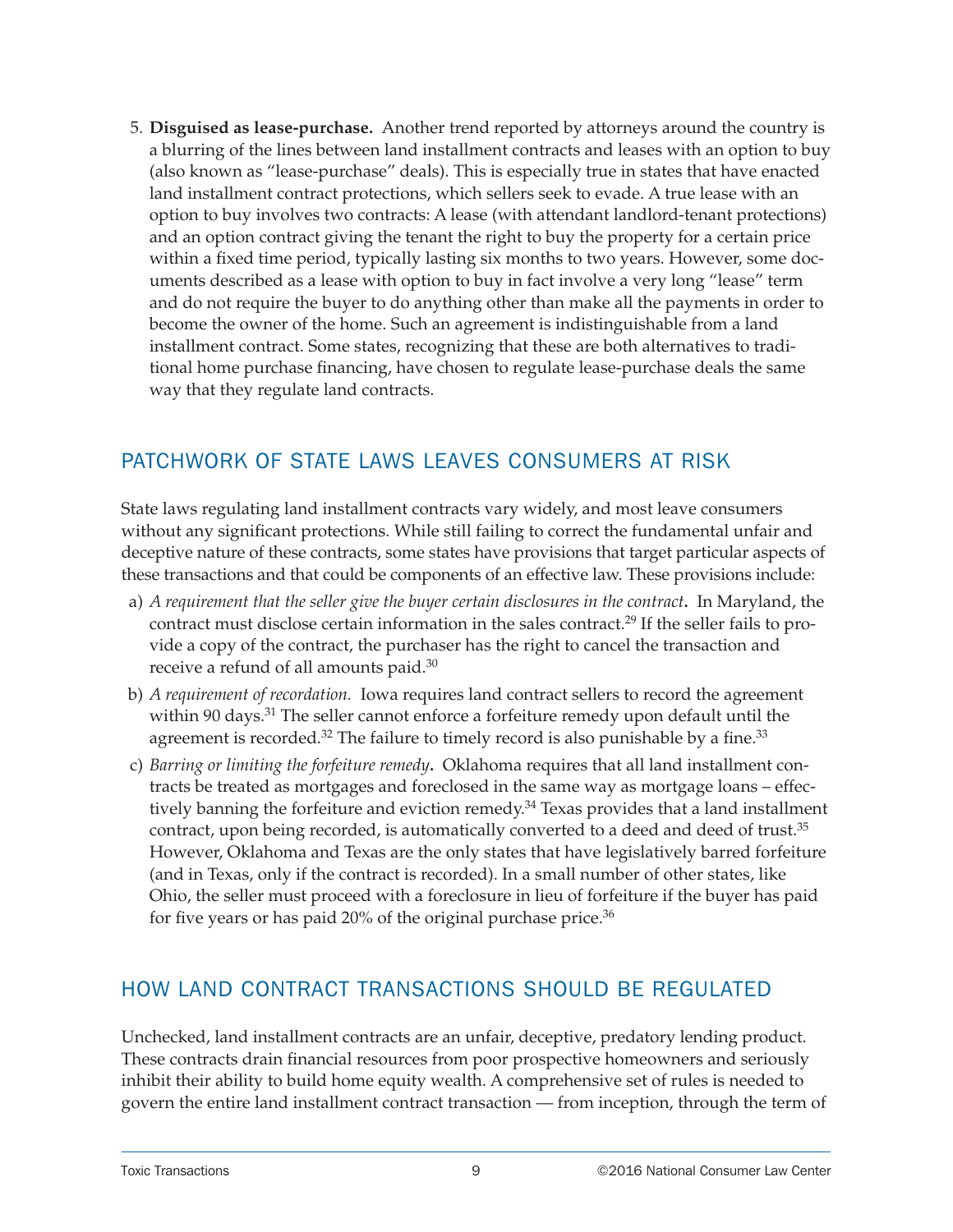<span id="page-13-0"></span>the contract, to early termination — with a goal of creating incentives for compliance and selfpolicing. The most efficient way to protect consumers in all states would be a federal statute or regulation. The Consumer Financial Protection Bureau has the authority to issue a comprehensive regulation that would address these issues. States can also enact legislation incorporating these same reforms.

Regulation of land contracts should include the following main components.

*Require an independent inspection.* To prevent unfair and deceptive attempts to sell a home without disclosing its defects, an independent inspection by a licensed or certified home inspector or a governmental authority should be required before the buyer agrees to buy the home. The inspection should identify any work that needs to be done to make the home habitable, and include the inspector's estimated cost for that work. The seller should be required to pay for the inspection but should be allowed to add the cost to the purchase price.

*Require a third-party appraisal.* A third-party appraisal is almost always required for conventional financing of a home and protects both the buyer and the lender, but appraisals are conspicuously absent in land contract sales. A third-party appraisal should be required for land contracts. It should identify the fair market value of the home and the fair market rent, validate the inspector's estimate of the cost of any repairs necessary to make the home habitable, and give the appraiser's opinion of the value of the home upon completion of the repairs. The seller should be required to pay for the appraisal but should be allowed to add the cost to the purchase price. This appraisal will not only give the buyer essential information about the home, but it is also the key building block for several other protections.

*Require disclosure of the finance charge and APR.* Under the federal Truth in Lending Act, the amount by which the cash price is marked up to account for the fact that the seller is accepting installment payments is defined as a finance charge, just as interest would be, and must be included in the annual percentage rate (APR) that the seller is required to disclose. The third-party appraisal would be the basis for calculating the mark-up and disclosing the true APR. This step would address the unfair and deceptive practice of hiding the finance charge in a grossly inflated purchase price.

*Require a standard form contract including key information.* The seller should be required to use a contract containing the terms of the transaction, as well as the applicable law governing the transaction. States should be encouraged to create standard forms for these contracts.

*Taxes and liens owed on the property must be dealt with at the time of sale.* Particularly severe problems are created when a home has past-due property taxes, water, or sewer charges, or other assessments against it at the time of sale. The seller may not inform the buyer of these assessments, which can lead to loss of the home. And even a buyer who knows about the assessments may find it impossible to pay them plus the monthly land contract payment. Sellers should be required to either:

- a) Pay all past due property assessments before signing the contract; or
- b) If the charging entity allows for payment plans, arrange for the buyer to enter into a payment plan, and then reduce the monthly land contract payment by the amount of the required property assessment payment until the assessments are paid off.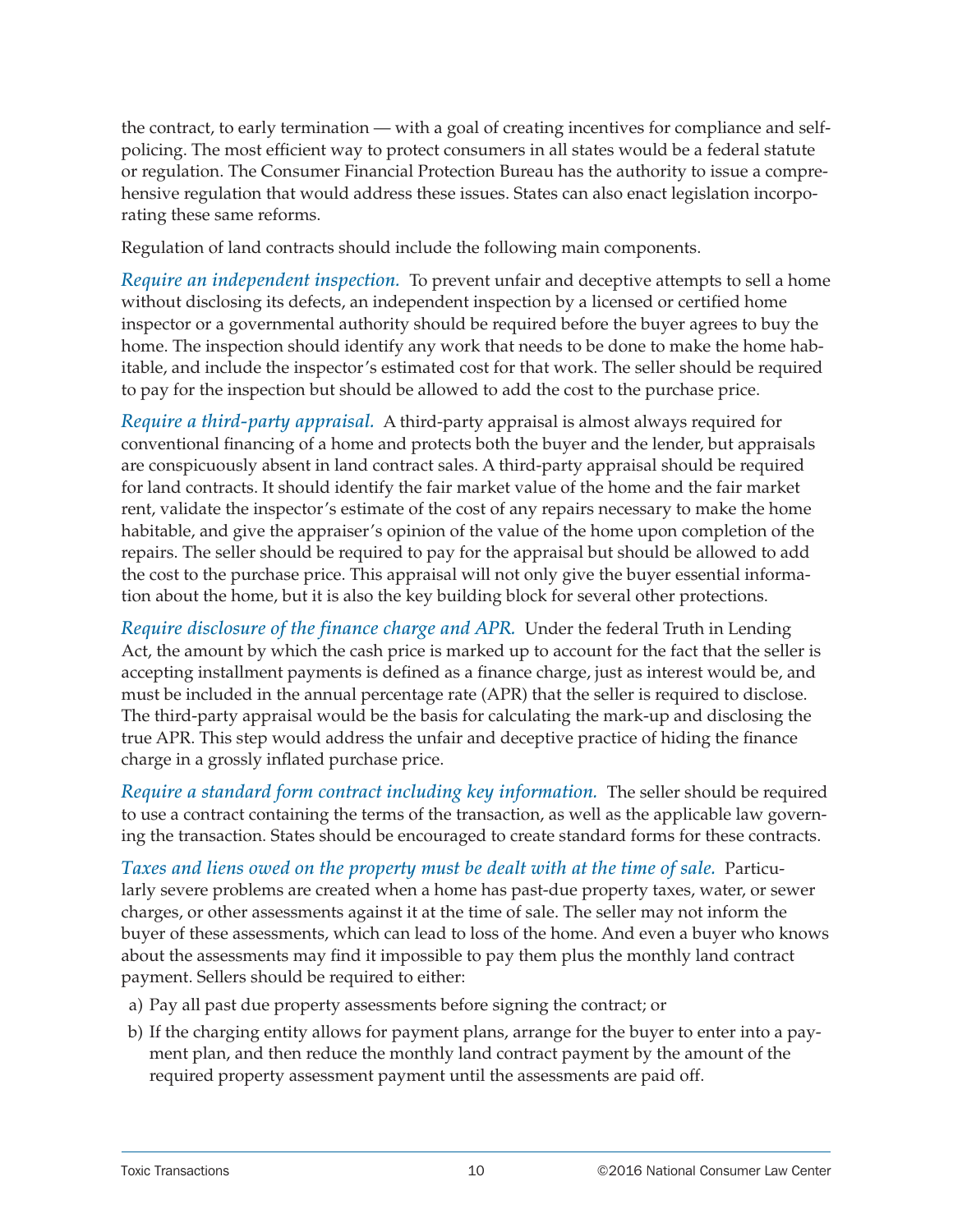*Require recordation.* Unless the land contract is recorded in the land records, the buyer is at risk of losing the home if the seller files bankruptcy, fails to pay a tax or other lien, or sells the home to someone else. The seller should be required to record the contract within a short period (such as 30 days) after it is signed. The buyer should always have the right to record the contract at any time to obtain the protections of recordation.

*Provide transparency.* The seller should be required to give the buyer a statement at least once a year of all amounts paid and how the payments were applied.

*Right to cure or prepay.* A buyer who defaults should always have a right to cure the default by paying the amount past due over a reasonable period of time (such as six to twelve months). Additionally, the buyer should be permitted to pay off the balance owed on the installment contract and acquire ownership of the home at any time, without any prepayment penalty or any further finance charges.

*Provide protections for early termination—consequences of default by buyer or seller.* Both the buyer and the seller should be treated fairly if the transaction falls apart.

- 1. **If the buyer defaults but the seller has complied with its obligations,** the buyer should be responsible for the fair market rent for the period of time the land contract was in effect, plus the seller's transaction costs (the appraisal, the inspection, recording fees, etc.). However, the buyer should be credited with a) all payments made under the land contract, b) all amounts expended for necessary repairs, and c) all payments for taxes and preexisting liens. Depending on these amounts, the buyer might owe the seller a balance, or the seller might owe the buyer a refund.
- 2. **If the seller fails to comply with its obligations** (for example by failing to convey title, failing to timely record the contract, or failing to disclose or pay off preexisting liens), the buyer should be entitled to a full refund of all payments made, without owing the seller for rent or for transaction costs. This provision prohibits the abusive forfeiture clauses found in most current land contracts and creates strong incentives for sellers to comply with the regulation.

*Prohibit unfair, deceptive, or abusive practices.* There should be a general prohibition against unfair, deceptive, or abusive practices, applicable both during the solicitation and negotiation of the contract and during the term of the contract.

*Provide documents in the buyer's language.* If the communication related to the transaction was conducted in a language other than English, then the seller should be required to provide the contract and all disclosures in that language.

*Create strong enforcement.* There should be strong penalties that give the seller an incentive to comply with its obligations, and the buyer should be able to enforce the seller's obligations.

*Collect data.* In order to track compliance with the rule and monitor the market for new and evolving abuses, lawmakers should collect data on the number and location of land contracts and demographics of contract buyers. This could be done through expanding Home Mortgage Disclosure Act (HMDA) reporting requirements or by periodic sampling of property owners cross checked with county recorders offices.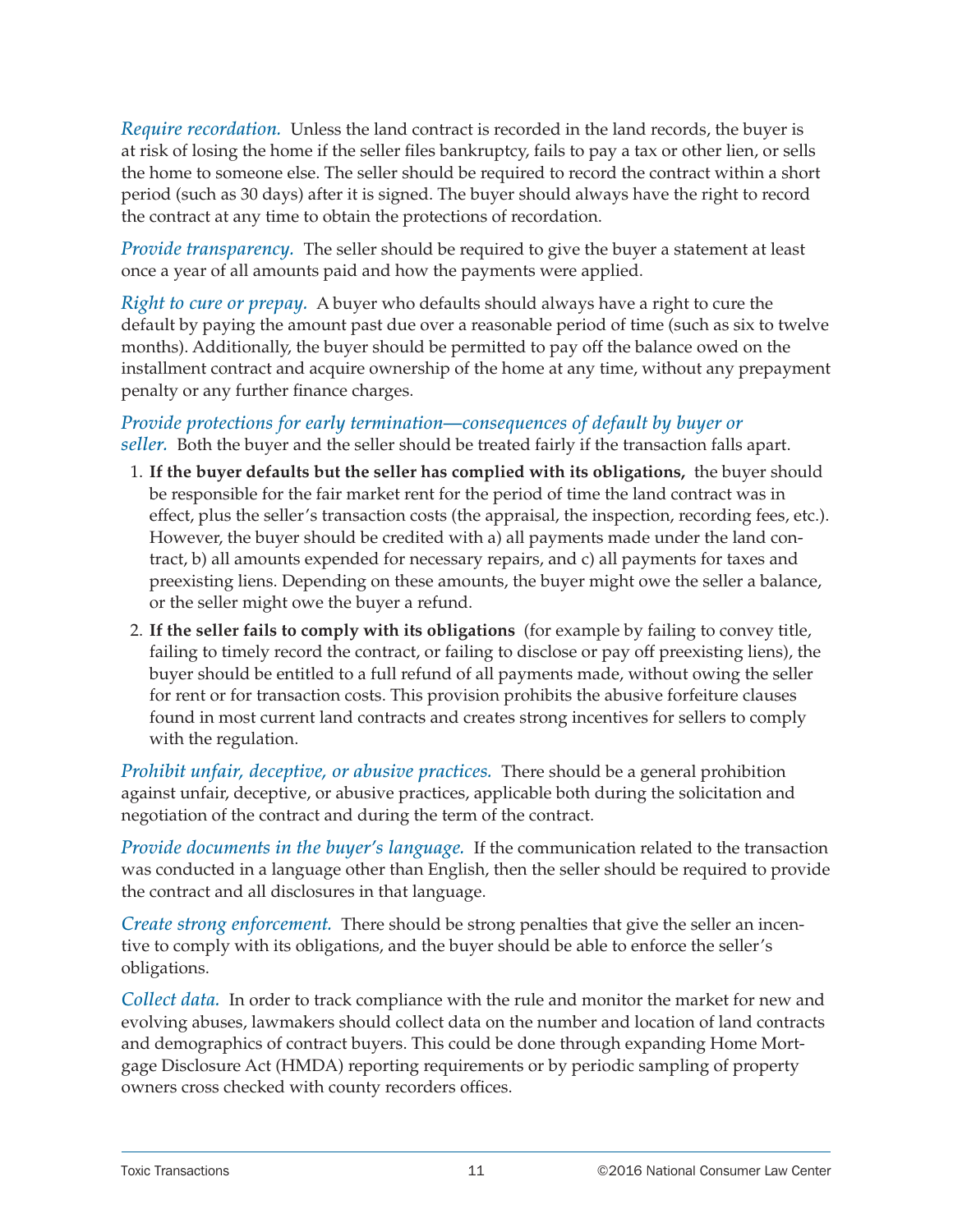# <span id="page-15-0"></span>THE CFPB HAS THE AUTHORITY TO CREATE A NATIONAL SOLUTION TO THIS NATIONWIDE PROBLEM

States have full authority to address all of the problems with land contracts. But as land contracts are a growing nationwide problem, especially for households of color, a nationwide solution is preferable. Fortunately, the CFPB has the authority to issue a comprehensive regulation under section  $129(p)$  of the Truth in Lending Act (TILA), 15 U.S.C. § 1639(p), which mandates that the CFPB issue regulations addressing practices which are either: 1)unfair or deceptive in the mortgage marketplace, or 2) seek to evade TILA's regulation.

A land installment contract is considered "credit" for purposes of TILA because it creates a debt (the purchase price) and defers its payment.<sup>37</sup> The seller in a land contract meets the def-

The CFPB has the authority to issue a comprehensive regulation under the Truth in Lending Act.

inition of a "creditor" under TILA if he or she is a person who "regularly extends consumer credit that is subject to a finance charge or is payable by written agreement in more than four installments (not including the down payment) and to whom the obligation is initially payable."38 Land installment contracts usually require the buyer to make more than four payments or require the payment of interest or both, so the only issue will be whether the seller "regularly extends" consumer credit. This test is numerical. The seller will meet this threshold if it entered into more than five consumer credit transactions secured by a dwelling in the preceding calendar year.<sup>39</sup>

If the seller originates two or more high cost mortgages as defined by the Home Ownership and Equity Protection Act (HOEPA) in a year or one HOEPA mortgage through a broker, the seller is also deemed to regularly extend credit.<sup>40</sup>

A regulation under TILA governing land contract transactions would apply across all states and would carry a private right of action. The only exceptions to coverage would be for sales by sellers who are exempt from TILA coverage because they do not "regularly extend" consumer credit, as discussed above. Essentially this means that a regulation under TILA would apply to any land contract seller that makes more than five transactions secured by a dwelling in a year, or more than one with an APR in the HOEPA high cost loan range.<sup>41</sup>

Adopting these protections as a rule under section 129(p) of the Truth in Lending Act means that the enforcement mechanisms of the Truth in Lending Act will be available to consumers and to regulators.

### **CONCLUSION**

The CFPB and state lawmakers have the tools at their disposal to stop predatory land contract practices before they drain further wealth from communities of color – the same communities that have already been hit hardest by the foreclosure crisis. Swift action is needed to stop the revival of an old form of financial exploitation, which threatens to trap more consumers in a mirage of homeownership – one that carries all of the burdens but none of the rewards.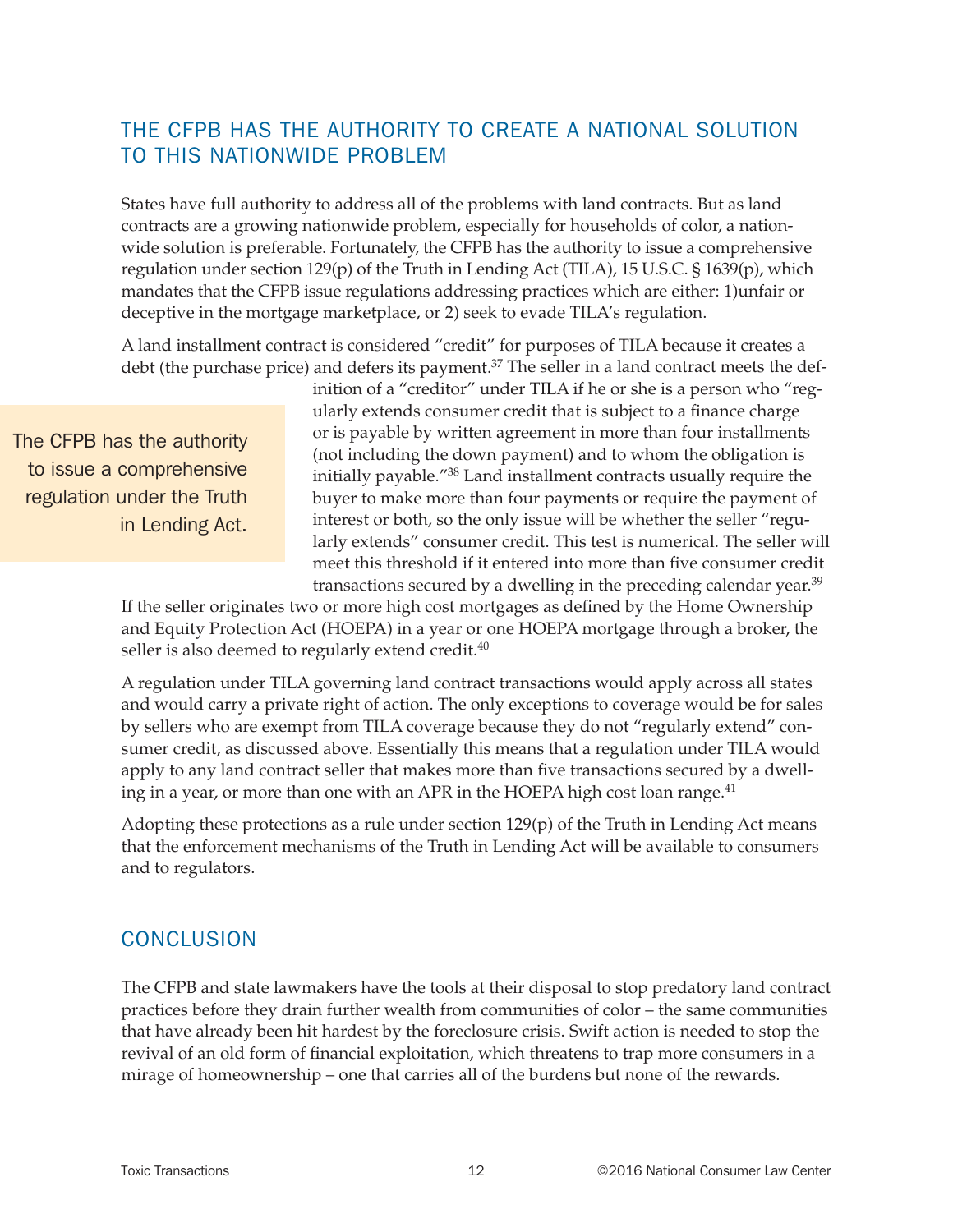# ENDNOTES

- <span id="page-16-0"></span>1. Heather Perlberg, "Apollo's Push Into a Business that Others Call Predatory," *Bloomberg*, April 7, 2016, available at [http://www.bloomberg.com/news/articles/2016-04-07/apollo-s-push-into-a](http://www.bloomberg.com/news/articles/2016-04-07/apollo-s-push-into-a-lending-business-that-others-call-predatory)[lending-business-that-others-call-predatory](http://www.bloomberg.com/news/articles/2016-04-07/apollo-s-push-into-a-lending-business-that-others-call-predatory).
- 2. Peter M. Ward, Heather K. Way, and Lucille Wood, *The Contract for Deed Prevalence Project: A Final Report to the Texas Department of Housing and Community Affairs* (Aug. 2012), available at [http://](http://www.tdhca.state.tx.us/housing-center/docs/CFD-Prevalence-Project.pdf) [www.tdhca.state.tx.us/housing-center/docs/CFD-Prevalence-Project.pdf](http://www.tdhca.state.tx.us/housing-center/docs/CFD-Prevalence-Project.pdf).
- 3. Jeffrey Meitrodt, "Contract for deed can be house of horror for buyers," *Star Tribune* (July 5, 2013), available at [http://www.startribune.com/jan-14-contract-for-deed-can-be-house-of-horror-for](http://www.startribune.com/jan-14-contract-for-deed-can-be-house-of-horror-for-buyers/185756982/)[buyers/185756982/.](http://www.startribune.com/jan-14-contract-for-deed-can-be-house-of-horror-for-buyers/185756982/)
- 4. Alexandra Stevenson, Matthew Goldstein, "Market for Fixer-Uppers Traps Low-Income Buyers," *The New York Times*, Feb. 21, 2016, A1., available at [http://www.nytimes.com/2016/02/21/business/](http://www.nytimes.com/2016/02/21/business/dealbook/market-for-fixer-uppers-traps-low-income-buyers.html) [dealbook/market-for-fixer-uppers-traps-low-income-buyers.html](http://www.nytimes.com/2016/02/21/business/dealbook/market-for-fixer-uppers-traps-low-income-buyers.html); Heather Perlberg, "Apollo's Push Into a Business that Others Call Predatory," *Bloomberg*, April 7, 2016, available at [http://www](http://www.bloomberg.com/news/articles/2016-04-07/apollo-s-push-into-a-lending-business-that-others-call-predatory) [.bloomberg.com/news/articles/2016-04-07/apollo-s-push-into-a-lending-business-that-others-call](http://www.bloomberg.com/news/articles/2016-04-07/apollo-s-push-into-a-lending-business-that-others-call-predatory)[predatory.](http://www.bloomberg.com/news/articles/2016-04-07/apollo-s-push-into-a-lending-business-that-others-call-predatory)
- 5. Alexandra Stevenson, Matthew Goldstein, "Wall Street Veterans Bet on Low-Income Buyers," *The New York Times*, April 18, 2016, B1, available at [http://www.nytimes.com/2016/04/18/business/](http://www.nytimes.com/2016/04/18/business/dealbook/wall-street-veterans-bet-on-low-income-homebuyers.html?_r=0) [dealbook/wall-street-veterans-bet-on-low-income-homebuyers.html?\\_r=0;](http://www.nytimes.com/2016/04/18/business/dealbook/wall-street-veterans-bet-on-low-income-homebuyers.html?_r=0) Alexandra Stevenson, Matthew Goldstein, "Market for Fixer-Uppers Traps Low-Income Buyers," *The New York Times*, Feb. 21, 2016, A1.
- 6. Alexandra Stevenson, Matthew Goldstein, "Market for Fixer-Uppers Traps Low-Income Buyers," *The New York Times*, Feb. 21, 2016, A1.
- 7. Alexandra Stevenson, Matthew Goldstein, "Market for Fixer-Uppers Traps Low-Income Buyers," *The New York Times*, Feb. 21, 2016, A1.
- 8. Alexandra Stevenson, Matthew Goldstein, "Wall Street Veterans Bet on Low-Income Buyers," *The New York Times*, April 18, 2016, B1; Linked In Profile of National Asset Advisors, LLC, available at [https://www.linkedin.com/in/national-asset-advisors-a5114429.](https://www.linkedin.com/in/national-asset-advisors-a5114429)
- 9. Linked In Profile of National Asset Advisors, LLC, available at [https://www.linkedin.com/in/](https://www.linkedin.com/in/national-asset-advisors-a5114429) [national-asset-advisors-a5114429](https://www.linkedin.com/in/national-asset-advisors-a5114429).
- 10. Alexandra Stevenson, Matthew Goldstein, "Wall Street Veterans Bet on Low-Income Buyers," *The New York Times*, April 18, 2016, B1.
- 11. *Id*.
- 12. Heather Perlberg, "Apollo's Push Into a Business that Others Call Predatory," *Bloomberg*, April 7, 2016, available at [http://www.bloomberg.com/news/articles/2016-04-07/apollo-s-push-into-a](http://www.bloomberg.com/news/articles/2016-04-07/apollo-s-push-into-a-lending-business-that-others-call-predatory)[lending-business-that-others-call-predatory](http://www.bloomberg.com/news/articles/2016-04-07/apollo-s-push-into-a-lending-business-that-others-call-predatory).
- 13. *Id*.
- 14. *Id*.
- 15. Phone interview with Marilyn Mullane, Ted Phillips, and Joe McGuire (Mar. 29, 2016).
- 16. Heather Way, "Informal Homeownership in the United States and the Law," *St. Louis University Public Law Review* Vol. 29, No. 1 (2009), 113, available at [http://www.slu.edu/Documents/law/PLR/](http://www.slu.edu/Documents/law/PLR/Archives/PLR29-1_Way_Article.pdf) [Archives/PLR29-1\\_Way\\_Article.pdf.](http://www.slu.edu/Documents/law/PLR/Archives/PLR29-1_Way_Article.pdf) See also Ta-Nehisi Coates, "The Case for Reparations," *The Atlantic*, May 21, 2014, available at [http://www.theatlantic.com/magazine/archive/2014/06/](http://www.theatlantic.com/magazine/archive/2014/06/the-case-for-reparations/361631/) [the-case-for-reparations/361631/](http://www.theatlantic.com/magazine/archive/2014/06/the-case-for-reparations/361631/)
- 17. Beryl Satter, *Family Properties: Race, Real Estate, and the Exploitation of Black Urban America* (Metropolitan Books, 2009), 4.
- 18. *Id*. at 6.
- 19. Joel Kurth, "Land Contracts Trip Up Would-be Homeowners," *The Detroit News*, Feb. 29, 2016,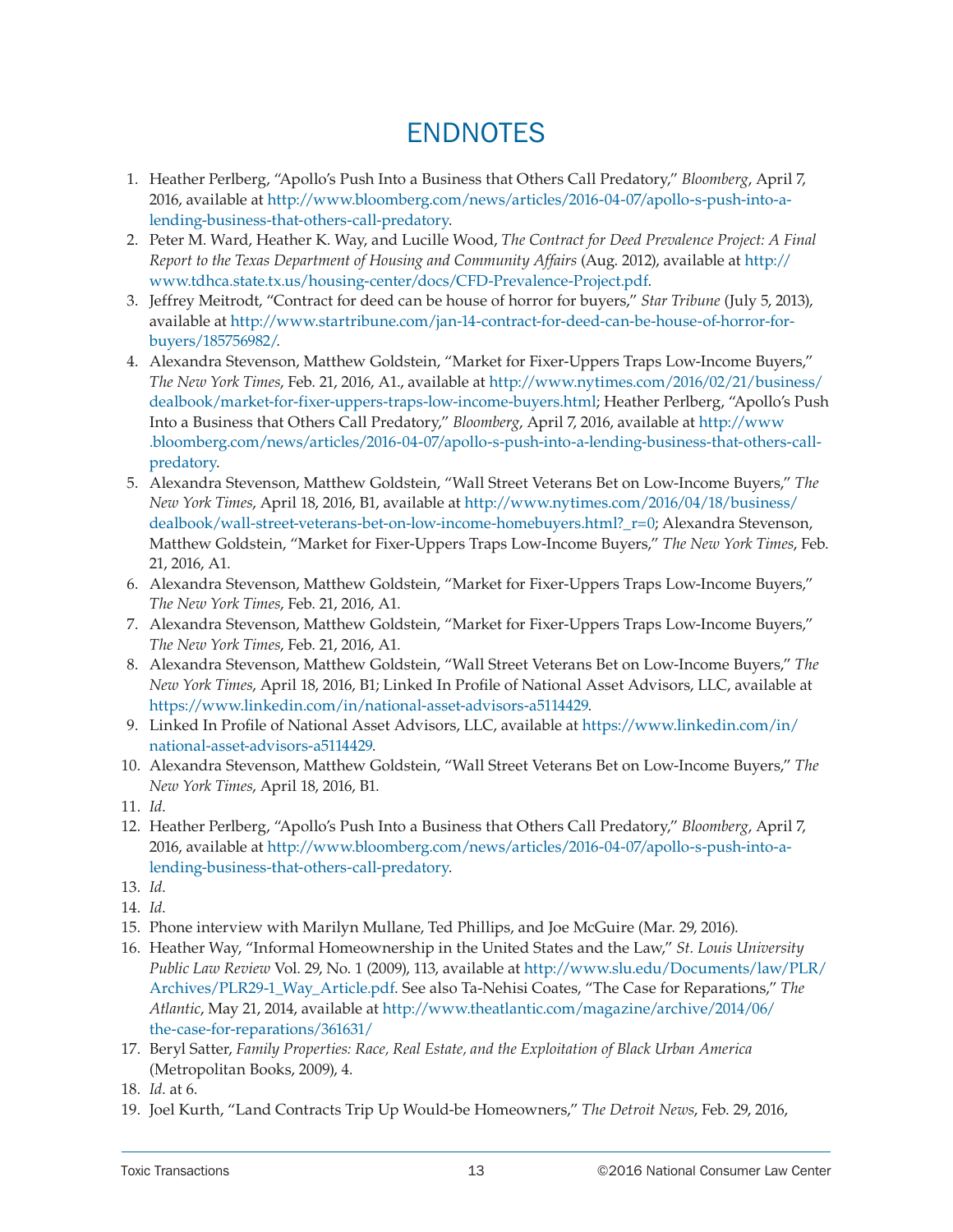available at [http://www.detroitnews.com/story/news/local/detroit-city/2016/02/29/land-contracts](http://www.detroitnews.com/story/news/local/detroit-city/2016/02/29/land-contracts-detroit-tax-foreclosure-joel-kurth/81081186/.)[detroit-tax-foreclosure-joel-kurth/81081186/.](http://www.detroitnews.com/story/news/local/detroit-city/2016/02/29/land-contracts-detroit-tax-foreclosure-joel-kurth/81081186/.)

- 20. Phone interview with Marilyn Mullane, Ted Phillips, and Joe McGuire (Mar. 29, 2016); Phone interview with Nicole Shannon (Mar. 30, 2016); Phone interview with Jennifer Schultz (Mar. 29, 2016); Phone interview with David Loetz (Apr. 6, 2016); Phone interview with Daniel Lindsey (Apr. 5, 2016).
- 21. *E.g*., phone interview with Luke Grundman and James E. Wilkinson (Mar. 31, 2016).
- 22. Phone interview with Marilyn Mullane, Ted Phillips, and Joe McGuire (Mar. 29, 2016).
- 23. Interview with Kristen Tullos (June 22, 2016).
- 24. Attorneys searched the property tax records of Fulton, Cobb, DeKalb, Gwinnett, Clayton, and Rockdale counties.
- 25. Mike Alexander, "Greater Atlanta Demographics and Economics for the Regional Leadership Institute 2013," Atlanta Regional Commission (2013), available at [https://www.google.com/url?sa=t](https://www.google.com/url?sa=t&rct=j&q=&esrc=s&source=web&cd=1&cad=rja&uact=8&ved=0ahUKEwie5tHw4uzNAhXJ0xQKHXWYCOcQFggeMAA&url=http%3A%2F%2Fwww.atlantaregional.com%2FFile%2520Library%2FLocal%2520Gov%2520Services%2FRLI%25202013%2FDemographics_Alexander.pd) [&rct=j&q=&esrc=s&source=web&cd=1&cad=rja&uact=8&ved=0ahUKEwie5tHw4uzNAhXJ0xQKH](https://www.google.com/url?sa=t&rct=j&q=&esrc=s&source=web&cd=1&cad=rja&uact=8&ved=0ahUKEwie5tHw4uzNAhXJ0xQKHXWYCOcQFggeMAA&url=http%3A%2F%2Fwww.atlantaregional.com%2FFile%2520Library%2FLocal%2520Gov%2520Services%2FRLI%25202013%2FDemographics_Alexander.pd) [XWYCOcQFggeMAA&url=http%3A%2F%2Fwww.atlantaregional.com%2FFile%2520Library%2](https://www.google.com/url?sa=t&rct=j&q=&esrc=s&source=web&cd=1&cad=rja&uact=8&ved=0ahUKEwie5tHw4uzNAhXJ0xQKHXWYCOcQFggeMAA&url=http%3A%2F%2Fwww.atlantaregional.com%2FFile%2520Library%2FLocal%2520Gov%2520Services%2FRLI%25202013%2FDemographics_Alexander.pd) [FLocal%2520Gov%2520Services%2FRLI%25202013%2FDemographics\\_Alexander.pdf&usg=](https://www.google.com/url?sa=t&rct=j&q=&esrc=s&source=web&cd=1&cad=rja&uact=8&ved=0ahUKEwie5tHw4uzNAhXJ0xQKHXWYCOcQFggeMAA&url=http%3A%2F%2Fwww.atlantaregional.com%2FFile%2520Library%2FLocal%2520Gov%2520Services%2FRLI%25202013%2FDemographics_Alexander.pd) [AFQjCNGkirkDfYr9V\\_sNJLWJA26V9uD3nw.](https://www.google.com/url?sa=t&rct=j&q=&esrc=s&source=web&cd=1&cad=rja&uact=8&ved=0ahUKEwie5tHw4uzNAhXJ0xQKHXWYCOcQFggeMAA&url=http%3A%2F%2Fwww.atlantaregional.com%2FFile%2520Library%2FLocal%2520Gov%2520Services%2FRLI%25202013%2FDemographics_Alexander.pd)
- 26. Interview with Kristen Tullos (June 22, 2016); Atlanta Legal Aid's review of property tax records and 2010 Census block demographics according to [www.justicemap.org](http://www.justicemap.org).
- 27. Mike Alexander, "Greater Atlanta Demographics and Economics for the Regional Leadership Institute 2013," Atlanta Regional Commission (2013), available at [https://www.google.com/url?sa=t](https://www.google.com/url?sa=t&rct=j&q=&esrc=s&source=web&cd=1&cad=rja&uact=8&ved=0ahUKEwie5tHw4uzNAhXJ0xQKHXWYCOcQFggeMAA&url=http%3A%2F%2Fwww.atlantaregional.com%2FFile%2520Library%2FLocal%2520Gov%2520Services%2FRLI%25202013%2FDemographics_Alexander.pd) [&rct=j&q=&esrc=s&source=web&cd=1&cad=rja&uact=8&ved=0ahUKEwie5tHw4uzNAhXJ0xQKH](https://www.google.com/url?sa=t&rct=j&q=&esrc=s&source=web&cd=1&cad=rja&uact=8&ved=0ahUKEwie5tHw4uzNAhXJ0xQKHXWYCOcQFggeMAA&url=http%3A%2F%2Fwww.atlantaregional.com%2FFile%2520Library%2FLocal%2520Gov%2520Services%2FRLI%25202013%2FDemographics_Alexander.pd) [XWYCOcQFggeMAA&url=http%3A%2F%2Fwww.atlantaregional.com%2FFile%2520Library%2](https://www.google.com/url?sa=t&rct=j&q=&esrc=s&source=web&cd=1&cad=rja&uact=8&ved=0ahUKEwie5tHw4uzNAhXJ0xQKHXWYCOcQFggeMAA&url=http%3A%2F%2Fwww.atlantaregional.com%2FFile%2520Library%2FLocal%2520Gov%2520Services%2FRLI%25202013%2FDemographics_Alexander.pd) [FLocal%2520Gov%2520Services%2FRLI%25202013%2FDemographics\\_Alexander.pdf&usg=](https://www.google.com/url?sa=t&rct=j&q=&esrc=s&source=web&cd=1&cad=rja&uact=8&ved=0ahUKEwie5tHw4uzNAhXJ0xQKHXWYCOcQFggeMAA&url=http%3A%2F%2Fwww.atlantaregional.com%2FFile%2520Library%2FLocal%2520Gov%2520Services%2FRLI%25202013%2FDemographics_Alexander.pd) [AFQjCNGkirkDfYr9V\\_sNJLWJA26V9uD3nw.](https://www.google.com/url?sa=t&rct=j&q=&esrc=s&source=web&cd=1&cad=rja&uact=8&ved=0ahUKEwie5tHw4uzNAhXJ0xQKHXWYCOcQFggeMAA&url=http%3A%2F%2Fwww.atlantaregional.com%2FFile%2520Library%2FLocal%2520Gov%2520Services%2FRLI%25202013%2FDemographics_Alexander.pd)
- 28. Phone interview with Marilyn Mullane, Ted Phillips, and Joe McGuire (Mar. 29, 2016); Phone interview with Nicole Shannon (Mar. 30, 2016); Phone interview with Jennifer Schultz (Mar. 29, 2016); Phone interview with David Loetz (Apr. 6, 2016).
- 29. Md. Code Ann., Real Prop. §§ 10-102, 10-103 (West).
- 30. Md. Code Ann., Real Prop. §§ 10-102, 10-103 (West).
- 31. Iowa Code § 558.46.
- 32. *Id*.
- 33. *Id*.
- 34. 16 Okl.St.Ann. § 11A.
- 35. Tex. Prop. Code Ann. § 5.079 (West); 2015 Tex. Sess. Law Serv. ch. 996, § 8 (West) (eff. Sept. 1, 2015).
- 36. Ohio Rev. Code Ann. § 5313.07 (West).
- 37. 1639(p), Reg. Z, 12 C.F.R. § 1026.2(a)(14) (definition of "credit"). *See* National Consumer Law Center, *Truth in Lending* § 2.2 (9th ed. 2015), *updated at* [www.nclc.org/library.](http://www.nclc.org/library)
- 38. Reg. Z, 12 C.F.R. § 1026(a)(17)(i) (definition of "creditor"). *See* National Consumer Law Center, *Truth in Lending* § 2.3 (9th ed. 2015), *updated at* [www.nclc.org/library](http://www.nclc.org/library).
- 39. Reg. Z, 12 C.F.R. § 1026.2(a)(17)(v). *See* National Consumer Law Center, *Truth in Lending* § 2.3.3 (9th ed. 2015), *updated at* [www.nclc.org/library.](http://www.nclc.org/library)
- 40. 15 U.S.C. § 1602(g). Note that a land installment contract can be covered by HOEPA. *See* National Consumer Law Center, *Mortgage Lending* § 9.6 (2d ed. 2014), updated at [www.nclc.org/library](http://www.nclc.org/library)*.*
- 41. Reg. Z, 12 C.F.R. § 1026.2(a)(17)(v). *See* National Consumer Law Center, *Truth in Lending* § 2.3.3 (9th ed. 2015), *updated at* [www.nclc.org/library;](http://www.nclc.org/library) 15 U.S.C. § 1602(g).